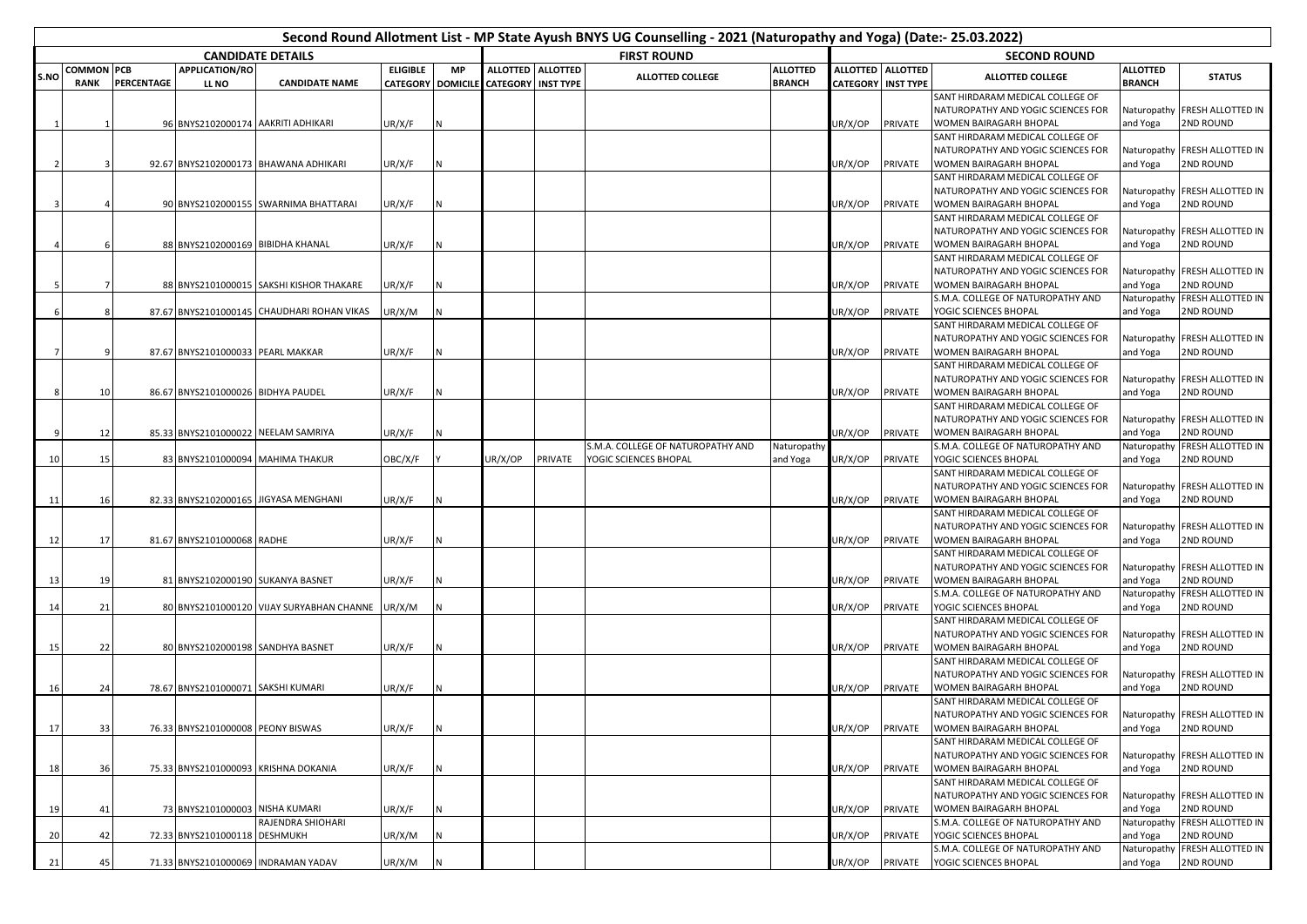|      |                   |            |                                     | <b>CANDIDATE DETAILS</b>                   |                          |           | <b>FIRST ROUND</b>          |                     |                                 |                 |                 | <b>SECOND ROUND</b>         |                                                                        |                 |                               |  |  |
|------|-------------------|------------|-------------------------------------|--------------------------------------------|--------------------------|-----------|-----------------------------|---------------------|---------------------------------|-----------------|-----------------|-----------------------------|------------------------------------------------------------------------|-----------------|-------------------------------|--|--|
| S.NO | <b>COMMON PCB</b> |            | <b>APPLICATION/RO</b>               |                                            | <b>ELIGIBLE</b>          | <b>MP</b> |                             | ALLOTTED   ALLOTTED | <b>ALLOTTED COLLEGE</b>         | <b>ALLOTTED</b> | <b>ALLOTTED</b> | <b>ALLOTTED</b>             | <b>ALLOTTED COLLEGE</b>                                                | <b>ALLOTTED</b> | <b>STATUS</b>                 |  |  |
|      | <b>RANK</b>       | PERCENTAGE | LL NO                               | <b>CANDIDATE NAME</b>                      | <b>CATEGORY DOMICILE</b> |           | <b>CATEGORY   INST TYPE</b> |                     |                                 | <b>BRANCH</b>   |                 | <b>CATEGORY   INST TYPE</b> |                                                                        | <b>BRANCH</b>   |                               |  |  |
|      |                   |            |                                     |                                            |                          |           |                             |                     |                                 |                 |                 |                             | SANT HIRDARAM MEDICAL COLLEGE OF<br>NATUROPATHY AND YOGIC SCIENCES FOR |                 | Naturopathy FRESH ALLOTTED IN |  |  |
| 22   | -47               |            |                                     | 71 BNYS2101000054 SHRADDHA SAXENA          | UR/X/F                   |           |                             |                     |                                 |                 | JR/X/OP         | PRIVATE                     | WOMEN BAIRAGARH BHOPAL                                                 | and Yoga        | 2ND ROUND                     |  |  |
|      |                   |            |                                     |                                            |                          |           |                             |                     |                                 |                 |                 |                             | SANT HIRDARAM MEDICAL COLLEGE OF                                       |                 |                               |  |  |
|      |                   |            |                                     |                                            |                          |           |                             |                     |                                 |                 |                 |                             | NATUROPATHY AND YOGIC SCIENCES FOR                                     |                 | Naturopathy FRESH ALLOTTED IN |  |  |
| 23   | 49                |            |                                     | 70 BNYS2101000149 MANSI KHEMARIYA          | UR/X/F                   |           |                             |                     |                                 |                 | JR/X/F          | PRIVATE                     | WOMEN BAIRAGARH BHOPAL                                                 | and Yoga        | <b>2ND ROUND</b>              |  |  |
|      |                   |            |                                     |                                            |                          |           |                             |                     |                                 |                 |                 |                             | SANT HIRDARAM MEDICAL COLLEGE OF                                       |                 |                               |  |  |
|      |                   |            |                                     |                                            |                          |           |                             |                     |                                 |                 |                 |                             | NATUROPATHY AND YOGIC SCIENCES FOR                                     | Naturopathy     | <b>FRESH ALLOTTED IN</b>      |  |  |
| 24   | 52                |            | 68.67 BNYS2102000187 NITYA GUPTA    |                                            | UR/X/F                   |           |                             |                     |                                 |                 | JR/X/OP         | PRIVATE                     | <b>WOMEN BAIRAGARH BHOPAL</b>                                          | and Yoga        | 2ND ROUND                     |  |  |
|      |                   |            |                                     |                                            |                          |           |                             |                     |                                 |                 |                 |                             | SANT HIRDARAM MEDICAL COLLEGE OF                                       |                 |                               |  |  |
|      |                   |            |                                     | <b>VAISHNAVI PRABHAKAR</b>                 |                          |           |                             |                     |                                 |                 |                 |                             | NATUROPATHY AND YOGIC SCIENCES FOR                                     | Naturopathy     | <b>FRESH ALLOTTED IN</b>      |  |  |
| 25   | 53                |            | 67.67 BNYS2101000029 BHOIR          |                                            | UR/X/F                   |           |                             |                     |                                 |                 | JR/X/OP         | PRIVATE                     | WOMEN BAIRAGARH BHOPAL                                                 | and Yoga        | 2ND ROUND                     |  |  |
|      |                   |            |                                     |                                            |                          |           |                             |                     |                                 |                 |                 |                             | SANT HIRDARAM MEDICAL COLLEGE OF                                       |                 |                               |  |  |
|      |                   |            |                                     |                                            |                          |           |                             |                     |                                 |                 |                 |                             | NATUROPATHY AND YOGIC SCIENCES FOR                                     |                 | Naturopathy FRESH ALLOTTED IN |  |  |
|      |                   |            |                                     |                                            |                          |           |                             |                     |                                 |                 |                 |                             |                                                                        | and Yoga        | 2ND ROUND                     |  |  |
| 26   | 54                |            |                                     | 67.67 BNYS2101000062 VISHALAKSHI RAJORIA   | UR/X/F                   |           |                             |                     |                                 |                 | JR/X/OP         | PRIVATE                     | WOMEN BAIRAGARH BHOPAL                                                 |                 | <b>FRESH ALLOTTED IN</b>      |  |  |
|      |                   |            |                                     |                                            |                          |           |                             |                     |                                 |                 |                 |                             | S.M.A. COLLEGE OF NATUROPATHY AND                                      | Naturopathy     |                               |  |  |
| 27   | 57                |            |                                     | 66.67 BNYS2102000159 DURGA PRASAD TENTWAR  | SC/X/M                   |           |                             |                     |                                 |                 | JR/X/OP         | PRIVATE                     | YOGIC SCIENCES BHOPAL                                                  | and Yoga        | 2ND ROUND                     |  |  |
|      |                   |            |                                     |                                            |                          |           |                             |                     |                                 |                 |                 |                             | SANT HIRDARAM MEDICAL COLLEGE OF                                       |                 |                               |  |  |
|      |                   |            |                                     |                                            |                          |           |                             |                     |                                 |                 |                 |                             | NATUROPATHY AND YOGIC SCIENCES FOR                                     | Naturopathy     | <b>FRESH ALLOTTED IN</b>      |  |  |
| 28   | 62                |            | 65.33 BNYS2101000010 SANSKRUTI      |                                            | UR/X/F                   |           |                             |                     |                                 |                 | JR/X/OP         | PRIVATE                     | WOMEN BAIRAGARH BHOPAL                                                 | and Yoga        | <b>2ND ROUND</b>              |  |  |
|      |                   |            |                                     |                                            |                          |           |                             |                     |                                 |                 |                 |                             | SANT HIRDARAM MEDICAL COLLEGE OF                                       |                 |                               |  |  |
|      |                   |            |                                     |                                            |                          |           |                             |                     |                                 |                 |                 |                             | NATUROPATHY AND YOGIC SCIENCES FOR                                     | Naturopathy     | <b>FRESH ALLOTTED IN</b>      |  |  |
| 29   | 63                |            |                                     | 65.33 BNYS2101000028 SAMRADDHI NEEMA       | UR/X/F                   |           |                             |                     |                                 |                 | JR/X/OP         | PRIVATE                     | WOMEN BAIRAGARH BHOPAL                                                 | and Yoga        | 2ND ROUND                     |  |  |
|      |                   |            |                                     |                                            |                          |           |                             |                     |                                 |                 |                 |                             | SANT HIRDARAM MEDICAL COLLEGE OF                                       |                 |                               |  |  |
|      |                   |            |                                     |                                            |                          |           |                             |                     |                                 |                 |                 |                             | NATUROPATHY AND YOGIC SCIENCES FOR                                     |                 | Naturopathy FRESH ALLOTTED IN |  |  |
| 30   | 64                |            |                                     | 64 BNYS2101000002 JAHANAVI VERMA           | UR/X/F                   |           |                             |                     |                                 |                 | JR/X/OP         | PRIVATE                     | WOMEN BAIRAGARH BHOPAL                                                 | and Yoga        | 2ND ROUND                     |  |  |
|      |                   |            |                                     |                                            |                          |           |                             |                     |                                 |                 |                 |                             | SANT HIRDARAM MEDICAL COLLEGE OF                                       |                 |                               |  |  |
|      |                   |            |                                     |                                            |                          |           |                             |                     |                                 |                 |                 |                             | NATUROPATHY AND YOGIC SCIENCES FOR                                     | Naturopathy     | <b>FRESH ALLOTTED IN</b>      |  |  |
| 31   | 65                |            | 63.67 BNYS2101000143 ARYA UJJAINI   |                                            | UR/X/F                   |           |                             |                     |                                 |                 | UR/X/OP         | PRIVATE                     | WOMEN BAIRAGARH BHOPAL                                                 | and Yoga        | <b>2ND ROUND</b>              |  |  |
|      |                   |            |                                     |                                            |                          |           |                             |                     |                                 |                 |                 |                             | SANT HIRDARAM MEDICAL COLLEGE OF                                       |                 |                               |  |  |
|      |                   |            |                                     |                                            |                          |           |                             |                     |                                 |                 |                 |                             | NATUROPATHY AND YOGIC SCIENCES FOR                                     |                 | Naturopathy FRESH ALLOTTED IN |  |  |
| 32   | 66                |            | 63.33 BNYS2101000099 NIMRA SIDDIQUI |                                            | UR/X/F                   |           |                             |                     |                                 |                 | JR/X/OP         | PRIVATE                     | WOMEN BAIRAGARH BHOPAL                                                 | and Yoga        | 2ND ROUND                     |  |  |
|      |                   |            |                                     |                                            |                          |           |                             |                     |                                 |                 |                 |                             | S.M.A. COLLEGE OF NATUROPATHY AND                                      | Naturopathy     | FRESH ALLOTTED IN             |  |  |
| 33   | 67                |            | 63.33 BNYS2101000097 ANKIT DWIVEDI  |                                            | UR/X/M                   |           |                             |                     |                                 |                 | JR/X/OP         | PRIVATE                     | YOGIC SCIENCES BHOPAL                                                  | and Yoga        | <b>2ND ROUND</b>              |  |  |
|      |                   |            |                                     |                                            |                          |           |                             |                     |                                 |                 |                 |                             | SANT HIRDARAM MEDICAL COLLEGE OF                                       |                 |                               |  |  |
|      |                   |            |                                     |                                            |                          |           |                             |                     |                                 |                 |                 |                             | NATUROPATHY AND YOGIC SCIENCES FOR                                     | Naturopathy     | <b>FRESH ALLOTTED IN</b>      |  |  |
| 34   | 68                |            | 63.25 BNYS2102000154 SHABRINISHA S  |                                            | UR/X/F                   |           |                             |                     |                                 |                 | UR/X/OP         | PRIVATE                     | WOMEN BAIRAGARH BHOPAL                                                 | and Yoga        | 2ND ROUND                     |  |  |
|      |                   |            |                                     |                                            |                          |           |                             |                     |                                 |                 |                 |                             | SANT HIRDARAM MEDICAL COLLEGE OF                                       |                 |                               |  |  |
|      |                   |            |                                     |                                            |                          |           |                             |                     |                                 |                 |                 |                             | NATUROPATHY AND YOGIC SCIENCES FOR                                     |                 | Naturopathy FRESH ALLOTTED IN |  |  |
| 35   | 69                |            | 63 BNYS2101000012 PALAK SHUKLA      |                                            | UR/X/F                   |           |                             |                     |                                 |                 | JR/X/OP         | PRIVATE                     | WOMEN BAIRAGARH BHOPAL                                                 | and Yoga        | 2ND ROUND                     |  |  |
|      |                   |            |                                     |                                            |                          |           |                             |                     |                                 |                 |                 |                             | SANT HIRDARAM MEDICAL COLLEGE OF                                       |                 |                               |  |  |
|      |                   |            |                                     |                                            |                          |           |                             |                     |                                 |                 |                 |                             | NATUROPATHY AND YOGIC SCIENCES FOR                                     | Naturopathy     | FRESH ALLOTTED IN             |  |  |
| 36   | 72                |            |                                     | 62.33 BNYS2101000024 SANIYA MAHESH GAGNANI | UR/X/F                   |           |                             |                     |                                 |                 | JR/X/OP         | PRIVATE                     | WOMEN BAIRAGARH BHOPAL                                                 | and Yoga        | 2ND ROUND                     |  |  |
|      |                   |            |                                     |                                            |                          |           |                             |                     |                                 |                 |                 |                             | SANT HIRDARAM MEDICAL COLLEGE OF                                       |                 |                               |  |  |
|      |                   |            |                                     |                                            |                          |           |                             |                     |                                 |                 |                 |                             | NATUROPATHY AND YOGIC SCIENCES FOR                                     |                 | Naturopathy FRESH ALLOTTED IN |  |  |
| 37   | 73                |            | 62.33 BNYS2101000027 AKANSHA JAIN   |                                            | UR/X/F                   |           |                             |                     |                                 |                 | UR/X/OP         | PRIVATE                     | WOMEN BAIRAGARH BHOPAL                                                 | and Yoga        | 2ND ROUND                     |  |  |
|      |                   |            |                                     |                                            |                          |           |                             |                     |                                 |                 |                 |                             | SANT HIRDARAM MEDICAL COLLEGE OF                                       |                 |                               |  |  |
|      |                   |            |                                     |                                            |                          |           |                             |                     |                                 |                 |                 |                             | NATUROPATHY AND YOGIC SCIENCES FOR                                     |                 | Naturopathy FRESH ALLOTTED IN |  |  |
| 38   | 74                |            |                                     | 62.33 BNYS2102000171 SHREYANSHI TIWARI     | UR/X/F                   |           |                             |                     |                                 |                 | JR/X/OP PRIVATE |                             | <b>WOMEN BAIRAGARH BHOPAL</b>                                          | and Yoga        | <b>2ND ROUND</b>              |  |  |
|      |                   |            |                                     |                                            |                          |           |                             |                     | MLB NATUROPATHY MEDICAL COLLEGE | Naturopathy     |                 |                             | S.M.A. COLLEGE OF NATUROPATHY AND                                      |                 | Naturopathy FRESH ALLOTTED IN |  |  |
| 39   | 75                |            | 62 BNYS2101000011 AAKASH SINGH      |                                            | SC/X/M                   |           | JR/X/OP                     | PRIVATE             | AND YOGIC SCIENCES GWALIOR      | and Yoga        | JR/X/OP         | PRIVATE                     | YOGIC SCIENCES BHOPAL                                                  | and Yoga        | 2ND ROUND                     |  |  |
|      |                   |            |                                     |                                            |                          |           |                             |                     |                                 |                 |                 |                             | SANT HIRDARAM MEDICAL COLLEGE OF                                       |                 |                               |  |  |
|      |                   |            |                                     |                                            |                          |           |                             |                     |                                 |                 |                 |                             | NATUROPATHY AND YOGIC SCIENCES FOR                                     | Naturopathy     | FRESH ALLOTTED IN             |  |  |
| 40   | 76                |            |                                     | 62 BNYS2101000067 AMISHA KUMAWAT           | OBC/X/F                  |           |                             |                     |                                 |                 | JR/X/OP         | PRIVATE                     | WOMEN BAIRAGARH BHOPAL                                                 | and Yoga        | 2ND ROUND                     |  |  |
|      |                   |            |                                     |                                            |                          |           |                             |                     |                                 |                 |                 |                             | S.M.A. COLLEGE OF NATUROPATHY AND                                      | Naturopathy     | FRESH ALLOTTED IN             |  |  |
| 41   | 77                |            |                                     | 62 BNYS2101000114 SHAIKH NOMAN AHMED       | UR/X/M                   |           |                             |                     |                                 |                 | JR/X/OP         | PRIVATE                     | YOGIC SCIENCES BHOPAL                                                  | and Yoga        | 2ND ROUND                     |  |  |
|      |                   |            |                                     |                                            |                          |           |                             |                     |                                 |                 |                 |                             | S.M.A. COLLEGE OF NATUROPATHY AND                                      |                 | Naturopathy FRESH ALLOTTED IN |  |  |
| 42   | 78                |            |                                     | 61.67 BNYS2101000064 SANJAY KUMAR YADAV    | UR/X/M                   |           |                             |                     |                                 |                 | JR/X/OP         | PRIVATE                     | YOGIC SCIENCES BHOPAL                                                  | and Yoga        | 2ND ROUND                     |  |  |
|      |                   |            |                                     |                                            |                          |           |                             |                     |                                 |                 |                 |                             | SANT HIRDARAM MEDICAL COLLEGE OF                                       |                 |                               |  |  |
|      |                   |            |                                     |                                            |                          |           |                             |                     |                                 |                 |                 |                             | NATUROPATHY AND YOGIC SCIENCES FOR                                     | Naturopathy     | FRESH ALLOTTED IN             |  |  |
| 43   | 79                |            |                                     | 61 BNYS2101000044 ANANYA DWIVEDI           | UR/X/F                   |           |                             |                     |                                 |                 | UR/X/OP         | PRIVATE                     | WOMEN BAIRAGARH BHOPAL                                                 | and Yoga        | 2ND ROUND                     |  |  |